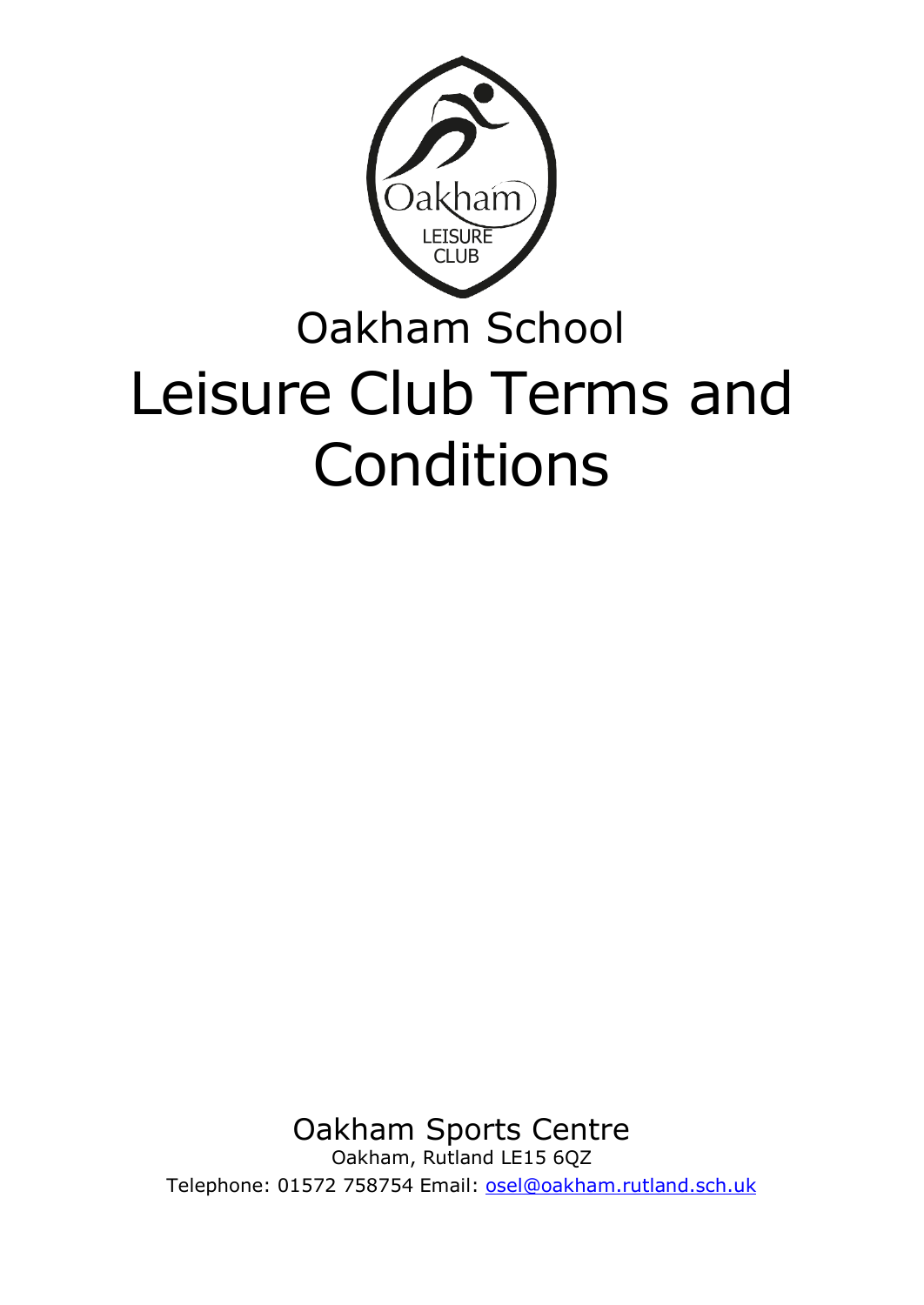|                                            | 3 MONTHS | <b>ANNUAL</b> |
|--------------------------------------------|----------|---------------|
| Three facilities                           | £100.00  | £325.00       |
| Two facilities                             | £75.00   | £250.00       |
| One facility (Swim, Gym or<br>Squash Only) | £50.00   | £160.00       |

#### **Leisure Club Details**

Oakham School Leisure Club (OSLC) exists to encourage the use of the School's sports facilities and to provide fitness provision to the local community. The Swimming Pool, Fitness Centre and Squash Courts are available ('The Facilities') for use, alongside changing facilities.

#### **Membership**

Membership is available in a 3 month block or annually. When you join your membership will run for 3 or 12 months from the date you join, expiring on the 3 or 12-month anniversary of your joining date.

Please note that all Leisure Club Facilities will be closed over the Christmas/New Year holiday period, plus all Bank holidays and for 2 weeks over the Summer period for essential maintenance work. The summer closure dates will be confirmed at the beginning of the Summer holidays.

| <b>DAY</b> | SWIMMING<br><b>POOL</b>                                 | <b>FITNESS CENTRE</b>                                    | <b>SQUASH COURTS</b>                                     |
|------------|---------------------------------------------------------|----------------------------------------------------------|----------------------------------------------------------|
| Monday     | $12:05 - 12:55$<br>$18:30 - 19:30$ &<br>$19:45 - 20:45$ | $07:15 - 08:15$<br>$13:00 - 14:00$ &<br>$18:30 - 21:00$  | $07:15 - 08:00,$<br>$13:00 - 14:00$ &<br>$19:30 - 21:00$ |
| Tuesday    | $07:15 - 08:15$<br>$12:05 - 12:55$ &<br>$19:45 - 20:45$ | $07:15 - 08:15$<br>$13:00 - 14:00$ &<br>$18:30 - 21:00$  | $07:15 - 08:00,$<br>$13:00 - 14:00$ &<br>$19:30 - 21:00$ |
| Wednesday  | $14:05 - 15:00$ &<br>$19:45 - 20:45$                    | $07:15 - 08:15$<br>$13:00 - 14:00$ &<br>$18:30 - 21:00$  | $07:15 - 08:00,$<br>$13:00 - 14:00$ &<br>$19:30 - 21:00$ |
| Thursday   | $07:15 - 08:15$                                         | $07:15 - 08:15$<br>$13:00 - 14:00$ &<br>$18:30 - 21:00$  | $07:15 - 08:00,$<br>$13:00 - 14:00$ &<br>$19:30 - 21:00$ |
| Friday     | $13:05 - 13:55$ &<br>$20:30 - 21:30$                    | $07:15 - 08:15$<br>$13:00 - 14:00$ &<br>$18:30 - 21:00$  | $07:15 - 08:00,$<br>$13:00 - 14:00$ &<br>$19:30 - 21:00$ |
| Saturday   | $08:00 - 09:00$<br>& 12:00 - 13:00                      | $07:15 - 08:15$<br>$13:00 - 14:00$ &<br>$17:30 - 19:30$  | $07:15 - 08:00,$<br>$13:00 - 14:00$ &<br>$19:30 - 21:00$ |
| Sunday     |                                                         | $08:30 - 10:30,$<br>$13:00 - 14:00$ &<br>$16:15 - 18:15$ | $08:30 - 10:30,$<br>$13:00 - 18:00$                      |

## **Opening Hours**